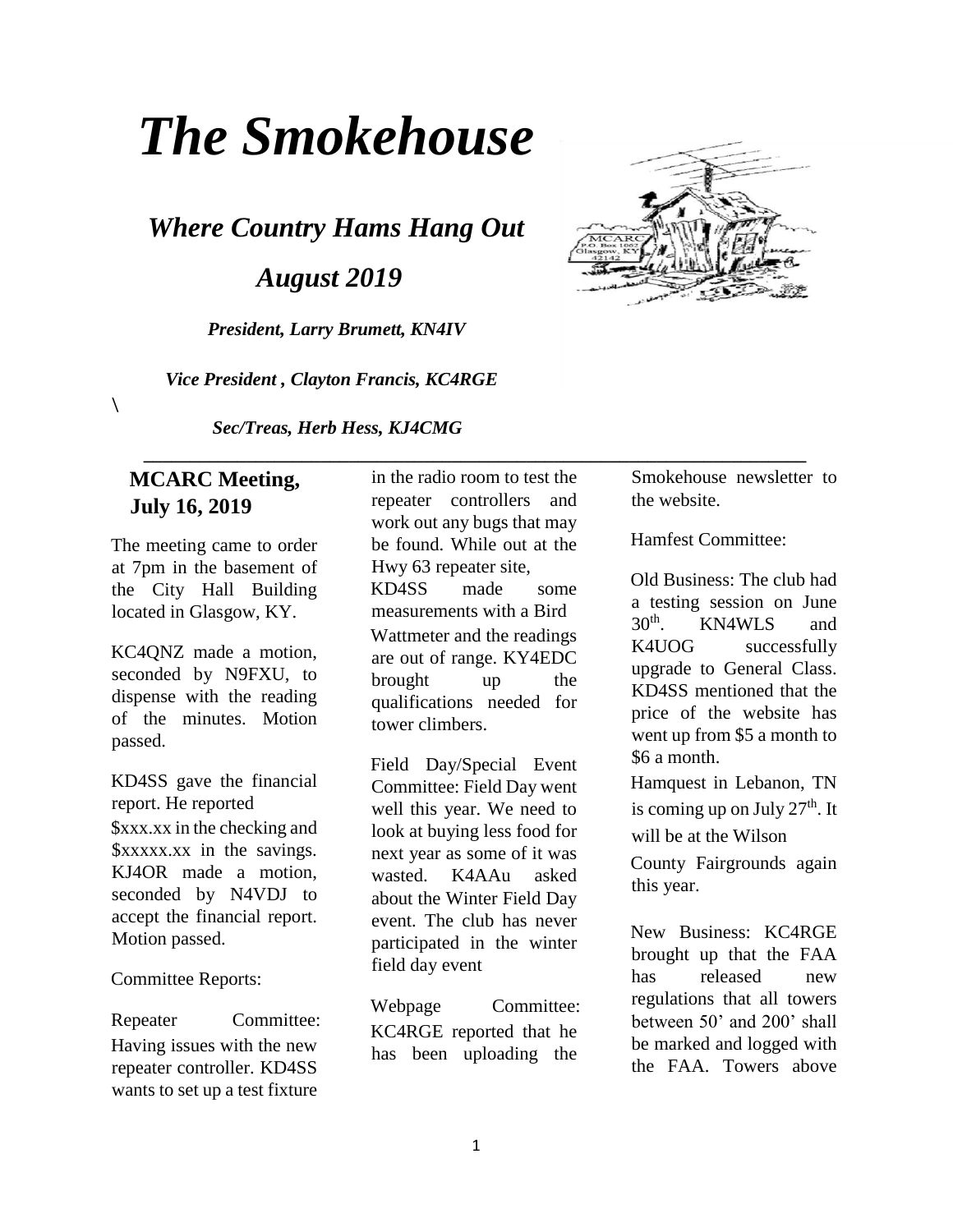200' still need to be illuminated with a light.

Our annual August potluck is coming up next month. Discussion ensued about what to have for the meal. Motion by N4NRC, seconded by KJ4DBM to have Hamburgers and Hotdogs. Motion passed. KJ4CMG will pick up the meat and KD4SS will take care of drinks and any other items we may need. The date of the potluck will be August  $20^{th}$ , 2019. We will gather at 6pm, eat at 6:30pm and the meeting will follow at 7pm.

K4AAU gave a demonstration on a QRP Labs 5w CW kit he recently bought and assembled. It is a full featured kit and even includes a display that can decode and display CW. The cost of the kit is \$55.00.

No further business to come before the meeting, KC4RGE made a motion, seconded by KJ4OR to adjourn. Motion passed and the meeting adjourned at 7:40pm. There were 20 members present at the meeting.

# **One Dead, One Injured in New Hampshire Ham Radio Tower Mishap**

A tower dismantling turned tragic on Saturday, July 27, in Deerfield, New Hampshire, when two radio amateurs working some 40 feet up on the tower were carried to the ground when the structure collapsed. Joseph Areyzaga, K1JGA, 52, of Goffstown, New Hampshire, did not survive his injuries sustained in the fall, while the tower's owner, Michael Rancourt, K1EEE, 65, was seriously injured and remains hospitalized. Rancourt was taking down the tower in preparation for selling his house, and the pair had nearly completed their

work. They were tied into the tower and went down with it as it collapsed.

The tower, a tilt-over model said to be 40 to 50 feet, had been bolted to prevent it from tilting as it was being dismantled.

A law enforcement source said a number of people were at the site at the time for a social gathering as the tower was being taken down, and they witnessed the tragedy.

No official determination has been made regarding the cause of the structural failure, but a radio amateur who visited the scene afterward observed that two of the tower's three legs were clearly compromised and split cleanly and the third leg bent, just above the fully intact tilt base.

The New Hampshire Amateur Radio towerrelated fatality is the second such deadly incident in a little more than 6 weeks. In mid-June, a Pennsylvania radio amateur died when the tower he was installing collapsed as he was attempting to attach a guy line to the structure's bottom section. http://www.arrl.org/news/o ne-dead-one-injuredinnew-hampshire-hamradiotower-mishap 73, W4WTN

Ham radio history: 1984 License terms extended to 10 years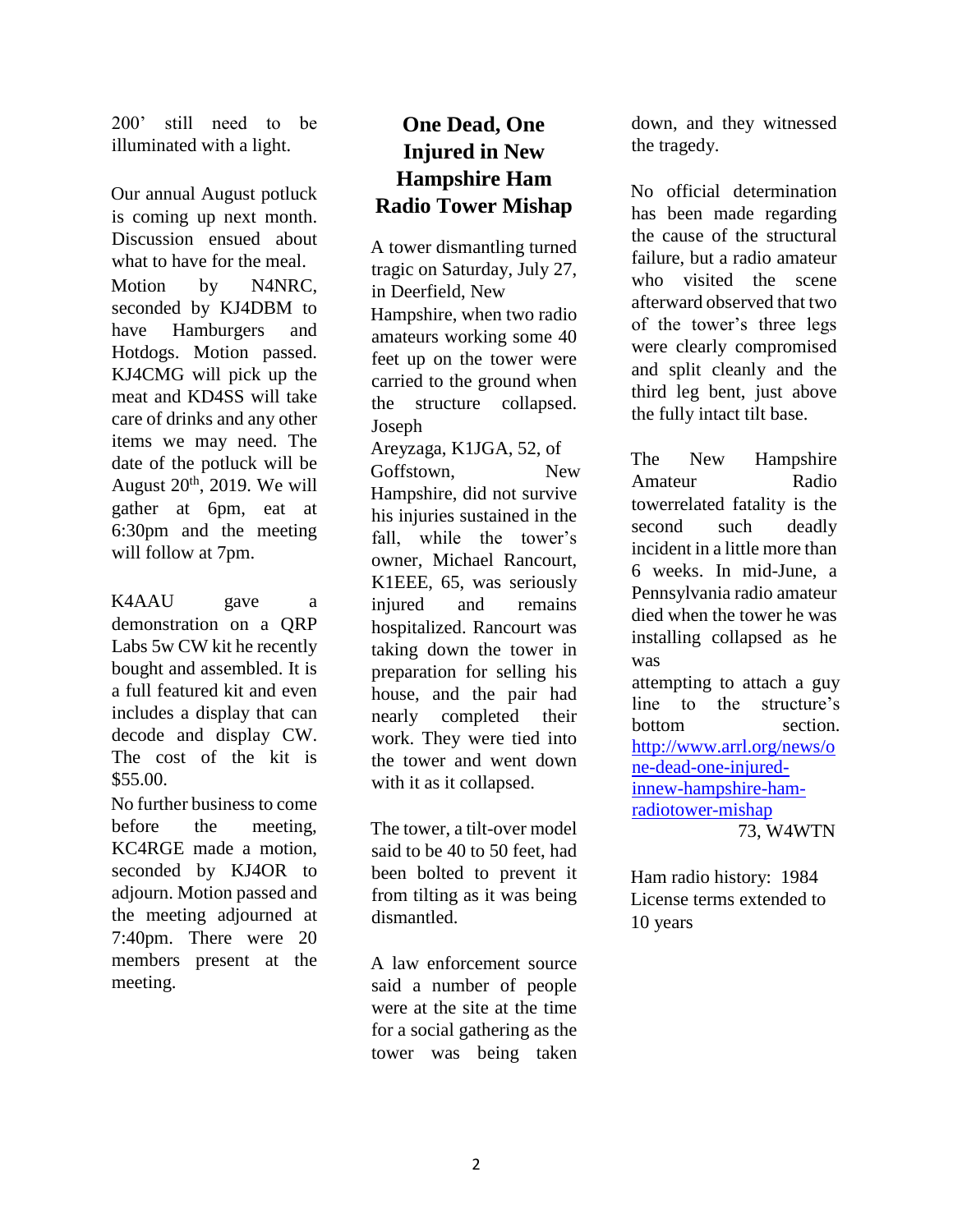

### **Free HPM 150th Birthday Event Logging Software Now Available**

Scott Davis, N3FJP, perhaps best known for the ARRL Field Day software that bears his call sign, has developed a free logging program for ARRL's **Happy 150! Hiram Percy Maxim Birthday Celebration** on-the-air event that gets under way on August 31 and runs for 9 days. Davis calls his software *Hiram Percy Maxim Contest Log* **1.0**. Maxim, 1AW, who

cofounded ARRL, was born on September 2, 1869.

"I've never created a program for a nonrecurring event before, because the coding time required is too large," Davis said in a post to the

*N3FJP* software user group. "I've made this exception because this is a really nice, simple rule set with the very popular field day-style exchange that has the added bonus in schedule flexibility of running for 9 days. The Hiram Percy Maxim celebration sure looks like a well-designed event that will be a lot of fun for us all."

The Happy 150! event will begin at 0000 UTC on August 31 and continue until 2359 UTC on September 8. It is open to all radio amateurs. The goal is straightforward: Contact as many participating stations as possible. W1AW and *all*  ARRL members will append "/150" to their call signs during this event (DX operators who are ARRL members may operate as <*call sign*>/150, if permitted by their country of license.) Participating stations will

exchange a signal report and **ARRL/RAC Section**. DX stations will send a signal report and "DX." All Amateur Radio bands but 60, 30, 17, and 12 meters are available. Permitted modes are CW, any voice mode, and digital.

Davis said *Hiram Percy Maxim Contest Log* 1.0 is full featured and "very easy and intuitive to use."

"If the Hiram Percy Maxim celebration is received as strongly as it appears, my hope is that ARRL will decide to make this an annual event," Davis allowed. "After all, birthdays come once a year, and we now have the infrastructure to continue in place."

A New Jersey radio amateur, David S. Larsen Sr., WS2L, of Highland Park, will surrender his Amateur Extra-class license and pay a \$7,500 civil penalty as part of a Consent Decree with the FCC to settle an enforcement action. An FCC Enforcement Bureau Order released June 18 said Larsen violated the Communications Act of 1934 and Part 90 rules by operating on frequencies licensed to the Borough of Highland Park for public safety communication.

As part of the settlement,

Larsen agrees that he will admit making the unauthorizedtransmissions, not engage in unauthorized use of a radio station, and surrender radios in his possession capable of transmitting on the town's public safety frequencies. If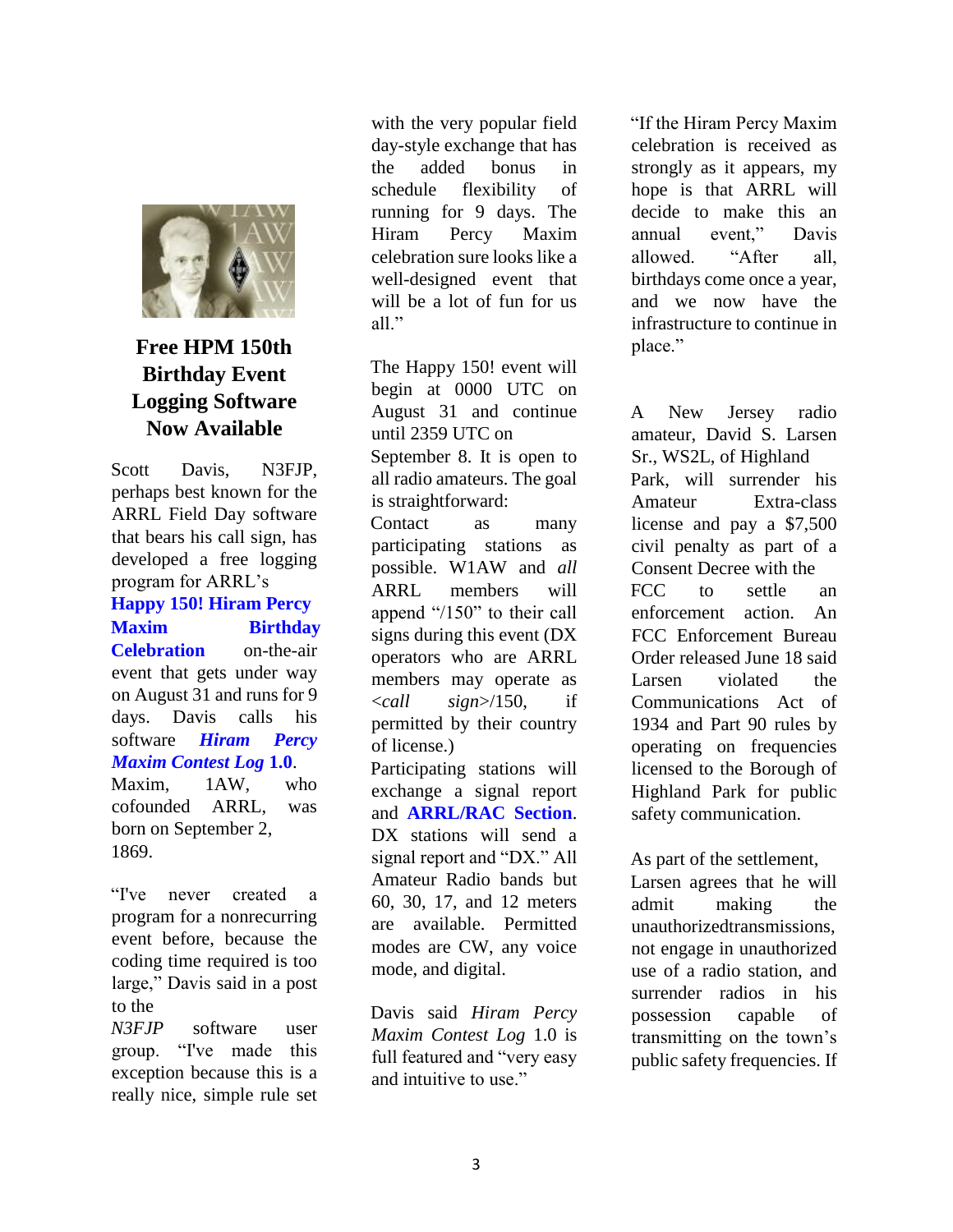the Commission finds that Larsen has made unauthorized radio transmissions or otherwise violates the terms of the Consent Decree, he'll be subject to an additional \$32,500 civil penalty. The agreement stipulates that Larsen may not apply for a new Amateur Radio license for 3 years.

The case stems from a May 2018 complaint of unauthorized transmissions on the Highland Park municipal radio system. FCC agents followed up with several visits to the town.

"Based on information provided by the complainant and direct observations by the Bureau's agents, the unauthorized transmissions consisted of brief, prerecorded sounds (such as the sad trombone sound)," the FCC said in the Consent Decree. The FCC said individuals the agents interviewed identified Larsen — a former rescue squad volunteer — as the person who was likely responsible.

Responding to an FCC Letter of Inquiry, Larsen subsequently contacted the Enforcement Bureau and

related that the unauthorized transmissions had ceased. Last fall, Larsen, responded to the inquiry through counsel to deny making the unauthorized transmissions. A short time after that, the unauthorized transmissions resumed, and the FCC resumed its investigation, attempting to trace the source of the transmissions. Last March, agents used directionfinding equipment at a fixed location near the complainant's residence, while other agents conducted mobile direction finding of Larsen's vehicle in transit.

"The four agents observed Mr. Larsen pull over to the side of the road on the way to his home," the Consent Decree recounts. "The four Bureau agents observed (a) that during the brief stop, Mr. Larsen remained in his vehicle, (b) while stopped, a brief transmission consisting of the sad trombone sound emanated from the direction of Mr. Larsen's vehicle on a frequency licensed for use by the Highland Park Radio System, and (c) following the transmission of the sad trombone sound, Mr.

Larsen resumed his drive to his residence."

The FCC said agents returned in April to observe Larsen repeat the earlier behavior, including a similar transmission emanating from Mr. Larsen's vehicle, according to the Decree. http://www.arrl.org/news/r adio-amateur-to-lose license-as-partofenforcementcasesettlement

#### 73, W4WTN

Ham radio history: 1987 Novice/Tech 10 meter SSB privileges from 28.3 to 28.5

# **August 20th Potluck and Club Meeting**

Tuesday August 20th will be our annual potluck meeting held in the clubroom located in the basement of city hall.

MCARC will furnish hamburgers and hotdogs while asking the membership to bring side dishes such as baked beans, potato salad, cold slaw and desserts. We will began to meet at about